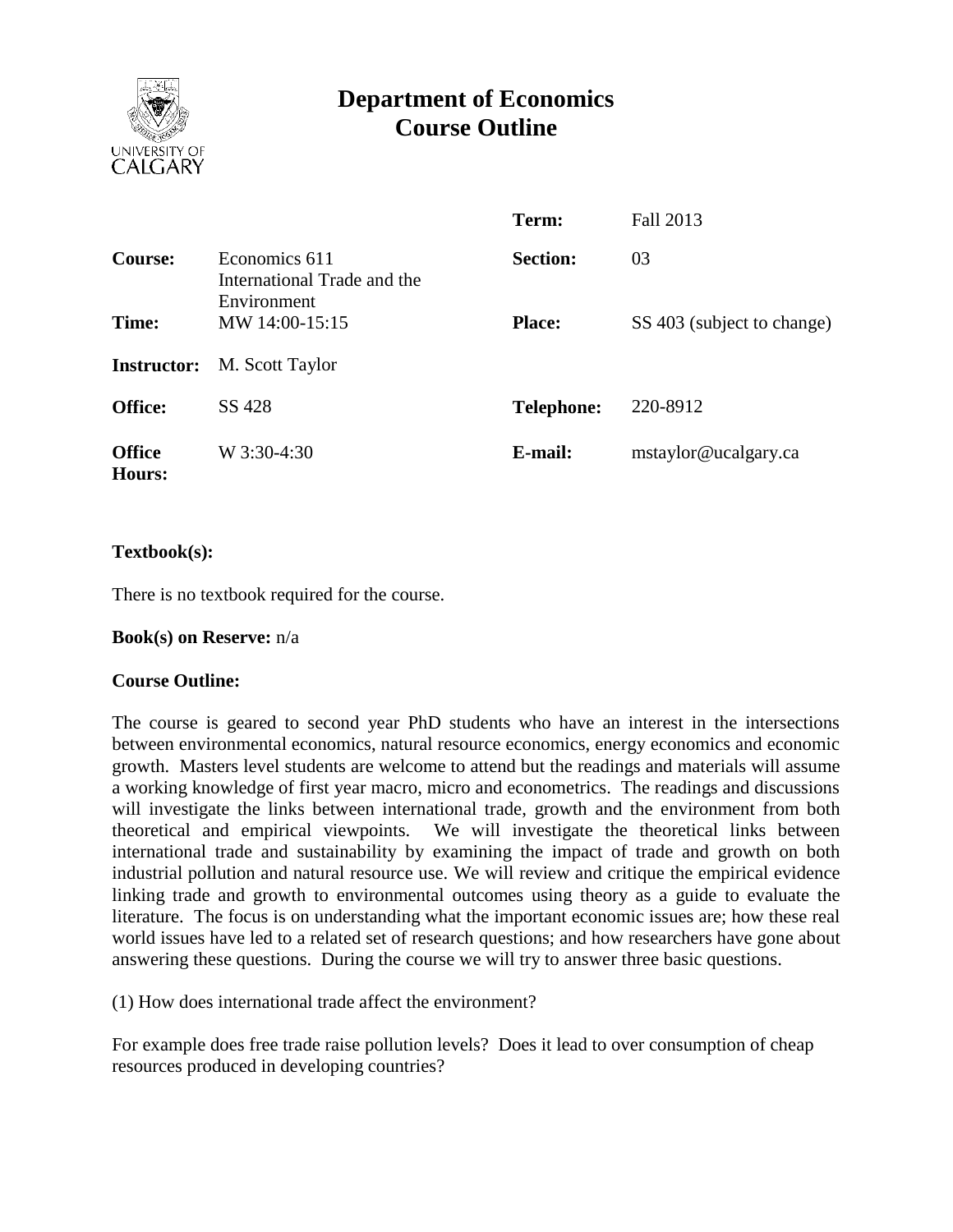(2) How does government environmental policy affect trade flows and environmental outcomes?

For example, does tight environmental regulation in the rich developed countries drive polluting industries to relocate in poor countries to escape regulation? Will world pollution rise when firms flee to these pollution havens?

(3) How is economic growth affected by environmental constraints, and what are the environmental and resource consequences of growth.

### **Requirements:**

This is a seminar course where participants are expected to actively participate in the discussion of the required readings, create their own research paper, and complete several problem sets. The research paper comprises 80% of the course mark with 20% given for class participation. The paper could be a literature review, or a novel contribution to either theory or empirics.

All readings will be made available on blackboard. To start with the first week we will discuss.

The first two readings we will discuss are:

**Grossman G.M, and A.B. Krueger**, "Environmental Impacts of a North American Free Trade Agreement," in P. Garber (ed.), *The Mexico-U.S. Free Trade Agreement*, Cambridge, MA: MIT Press, 1993, pp.13-56.

**Grossman, G.M. and A.B. Krueger**, ["Economic Growth and the Environment,](http://ideas.repec.org/a/tpr/qjecon/v110y1995i2p353-77.html)" *[The Quarterly](http://ideas.repec.org/s/tpr/qjecon.html)  [Journal of Economics](http://ideas.repec.org/s/tpr/qjecon.html)*, MIT Press, May 1995, vol. 110(2), pp. 353-77.

I will expect you to read between 100 and 150 pages of material each week in this course.

#### **Grading and Deadlines:**

Tests and final exams are marked on a numerical (percentage) basis, and then converted to letter grades. The course grade is then calculated using the weights indicated above. As a guide to determining standing, these letter grade equivalences will generally apply:

| $A+$ 95 |             | B 75 C- 55 |  |
|---------|-------------|------------|--|
| A 90    | $B-70$      | $D+ 50$    |  |
| A- 85   | $C_{+}$ 65  | D $45$     |  |
| $B+ 80$ | $C \t\t 60$ | F 40       |  |

**Notes:**

- Students seeking reappraisal of a piece of graded term work (term paper, essay, etc.) should discuss their work with the Instructor within two weeks of the work being returned to the class.
- It is the student's responsibility to request academic accommodations. If you are a student with a documented disability who may require academic accommodation and